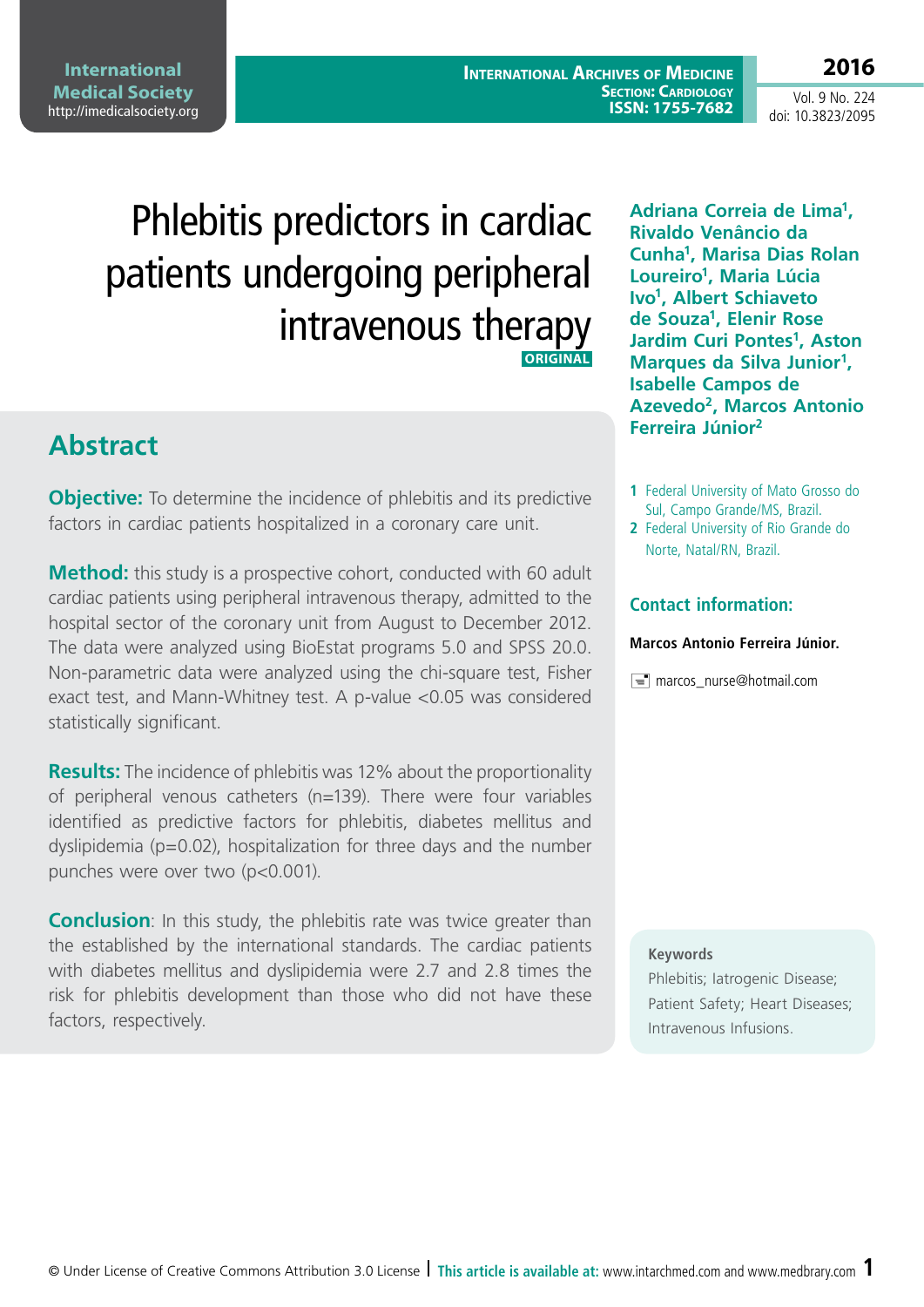# **Introduction**

Cardiovascular diseases are circulatory system diseases with a broad spectrum of clinical syndromes and have an important impact on morbidity and mortality and hospitalization costs and outpatient monitoring [1].

According to the American Heart Association, more than 71 million Americans have one or more types of cardiovascular disease, frequently having coronary artery disease, heart failure, stroke and congenital cardiovascular defects [2]. Thus, the number of patients hospitalized with heart disease is increasing worldwide.

Peripheral intravenous therapy has a set of knowledge and techniques that range from the administration of solutions and medications in the circulatory system to the catheters care (maintenance, salinization, cover exchange, and discard) [3].

Currently, the insertion of peripheral venous catheters (PVC) is one of the most commonly invasive procedures performed in hospitalized patients [4], and may result in adverse events or traumas located around the puncture site as hematomas, phlebitis, thrombophlebitis, infiltrations, extravasation and local infection [5, 6]. Adverse events are incidents that result in unintentional damage from the care and not related to the natural evolution of the patient´s disease [7].

Phlebitis is an adverse event that compromises the safety of the patient, defined as an inflammation of the vein which can be accompanied by pain, erythema, swelling and formation of palpable cord [8] and 2.5% to 70% among all patients who undergo this procedure have implications [9, 10].

The potential danger for patients undergoing these procedures may result in a physical, social and financial burden to the health institutions, which requires constant prevention measures for patient safety.

Thus, this study was developed to verify the incidence of phlebitis and its predictive factors in cardiac patients hospitalized in a coronary care unit.

# **Method**

A quantitative study of epidemiological approach with a prospective cohort, conducted with adult cardiac patients admitted to the coronary unit in a hospital in the Midwest region of Brazil from August to December 2012.

For data collection, an instrument specifically designed for this study was used, which contained the data of variables: a) demographic: age, gender, and color; B) Clinical: medical diagnosis, comorbidities, length of stay in days, percutaneous coronary intervention, use of antimicrobial drugs, corticosteroids, anticoagulant and antiplatelet agent; C) characterization of venipuncture: number of punctures, type and caliber of the catheter, anatomical location and the catheter dwell time; and D) therapy interruption reasons - outcome: hospital and/or sector discharge, recommended length of stay (up to 72 hours by the institution) and local complications.

The variables showing local complications, defined as any undesirable event that had prevented the continuity of therapy were classified as pain, heat, redness, palpable cord formation, infiltration, phlebitis (scales proposed by the Infusion Nurses Society [8], hematoma, ecchymosis, obstruction and accidental deletion.

Patients with heart disease,  $\geq$  18 years old, in early peripheral intravenous therapy, and those with central venous access were excluded and transferred to another sector.

The selected cardiac patients after admission in the sector were followed from the preview site inspection to the insertion and the time of the first peripheral venipuncture when the sites were observed every 24 hours until the removal of the catheter. The type of coverage and fixation was observed every day, performing the palpation at the insertion site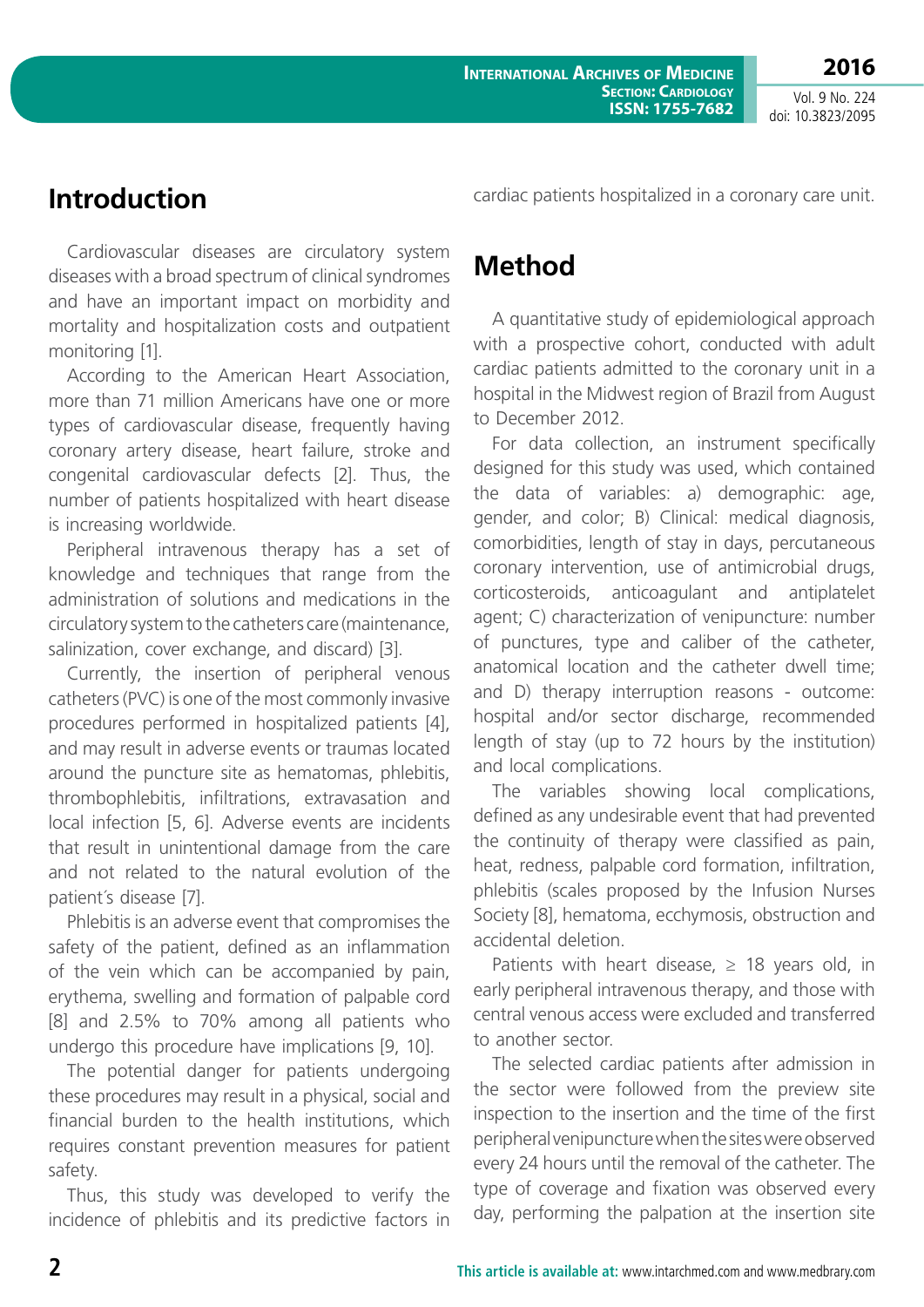**2016**

**SECTION: CARDIOLOGY ISSN: 1755-7682** 

**International Archives of Medicine**

Vol. 9 No. 224 doi: 10.3823/2095

and when necessary, a simple magnifying glass was used to help in the investigation of inflammatory signs. Such procedures have identified the presence of clinical manifestations and risk factors as well as the causes of local complications. Hospital records of all patients investigated for evaluation of additional data were consulted, such as the occurrence of adverse events, infection revealed by positive blood culture and intravenous drug prescription.

Each study subject was observed throughout the treatment when the presence of an event did not make impossible the occurrence of another of the same type or different. Thus, it was characterizing the study discontinuity.

Data were organized in tables with absolute and relative frequencies, and their variables were analyzed using BioEstat 5.0 and SPSS 20.0 programs. Non-parametric data were analyzed using the chisquare test, Fisher exact test, and Mann-Whitney test. A p-value <0.05 was considered statistically significant.

The research study protocol was approved in its ethical, and methodological aspects by the Ethics Committee of the Federal University of Mato Grosso do Sul (Protocol 2242 and CAAE 0342.0.049.001- 11). Participants were informed about the objectives and procedures of the study and signed the Informed Consent Form before their inclusion in the study.

### **Results**

The study included 60 patients, 32 of them (53.3%) were male and 28 were female, with an average age of 64 years old (SD±12.69). Most participants (38) were more than 60 years old, 25 (41.7%) were between 60-75 years old, 13 (21.6%) were over 76 years old, with a predominance of white in 50 participants (83 3%) among all subjects studied.

The predominant clinical variables were the acute coronary syndromes in 19 patients (31.7%), while 12 (20%) had stable angina and seven (11.7%) had acute myocardial infarction. Fifteen patients (24.9%) had coronary artery disease. Cardiac arrhythmias were observed in 16 patients, (26.6%) and the most common were the acute atrial fibrillation in 10 subjects (16.6%). The most common comorbidities were hypertension in 53 patients (88.3%), diabetes mellitus in 28 patients (46.7%), dyslipidemia in 31 of them (51.6%) and smoking in 12 participants (20%).

At the end of the follow-up, there were 17 patients analyzed who had phlebitis and 43 without it.

**Table 1** shows that gender, age, ethnicity, and comorbidities of hypertension and smoking were not statistically significant for the development of phlebitis. However, there was a significant association between diabetes mellitus and dyslipidemia.

Twenty-three patients (38.3%) underwent Percutaneous Coronary Intervention; that is the method used for coronary reperfusion. Six patients (9.9%) used antimicrobial and one patient (1.7%) used corticosteroids. The combined platelet therapy and antiplatelet anticoagulant were used in 50 (83.3%) patients.

Other types of drugs or solutions used did not show relevance in the occurrence of phlebitis. In 60 patients, there were 139 peripheral punctures successfully performed, 55 of them (91.7%) were urgent, coming from the emergency unit of chest pain. The average of inserted catheter was 2.3 per patient, 14 of them (23.3%) were punctured once, 46 (76.7%) were subjected to two punches, 19 (31.7%) had three punches, 10 (16.7%) had four, three had five punctures, and one patient had six peripheral punctures. In all inserts, the intravenous device used was the type "off-the-needle", with polyurethane (Vialon®). Catheters caliber 20 were used in 105 punctures (75.5%) and caliber 22 in other 20 (14.4%). The sites chosen for the puncture were predominantly the forearm with 69 cases (49.7%), followed by the back of the hand with 39 (28.0%) and antecubital fossa with 31 (22.3%) cases.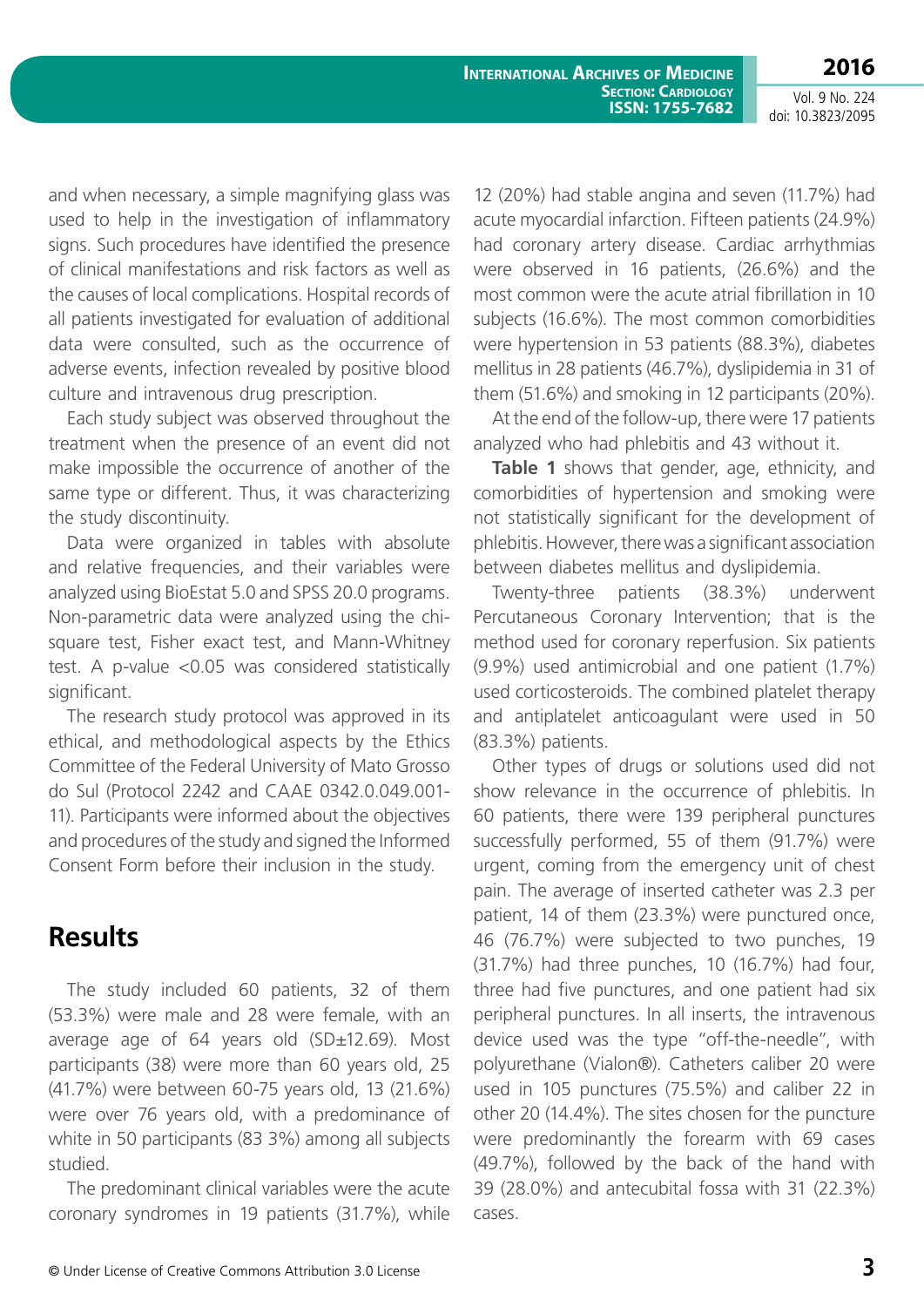| <b>Variables</b>                | <b>Present</b><br><b>Phlebitis</b> | <b>Absent</b><br><b>Phlebitis</b> | <b>Total</b>   | $p^*$ | $RR**$ | CI 95%***      |
|---------------------------------|------------------------------------|-----------------------------------|----------------|-------|--------|----------------|
| Gender                          |                                    |                                   |                | 0.267 | 1.43   | $0.66 - 3.11$  |
| Female                          | 10                                 | 18                                | 28             |       |        |                |
| Male                            | $\overline{7}$                     | 25                                | 32             |       |        |                |
| Total                           | 17                                 | 43                                | 60             |       |        |                |
| Age (years)                     |                                    |                                   |                | 0.151 | 0.53   | $0.20 - 1.43$  |
| Up to 60                        | $\overline{4}$                     | 18                                | 22             |       |        |                |
| More than 60                    | 13                                 | 25                                | 38             |       |        |                |
| Total                           | 17                                 | 43                                | 60             |       |        |                |
| <b>Skin color</b>               |                                    |                                   |                | 0.152 | 3.20   | $0.48 - 21.46$ |
| White                           | 16                                 | 34                                | 50             |       |        |                |
| Non-white                       | $\mathbf{1}$                       | 9                                 | 10             |       |        |                |
| Total                           | 17                                 | 43                                | 60             |       |        |                |
| <b>Associated comorbidities</b> |                                    |                                   |                |       |        |                |
| SAH                             |                                    |                                   |                | 0.333 | 2.11   | 0.33-13.58     |
| Present                         | 16                                 | 37                                | 53             |       |        |                |
| Absent                          | $\mathbf{1}$                       | 6                                 | $\overline{7}$ |       |        |                |
| Total                           | 17                                 | 43                                | 60             |       |        |                |
| Diabetes mellitus               |                                    |                                   |                | 0.020 | 2.74   | $1.10 - 6.83$  |
| Present                         | 12                                 | 16                                | 28             |       |        |                |
| Absent                          | 5                                  | 27                                | 32             |       |        |                |
| Total                           | 17                                 | 43                                | 60             |       |        |                |
| Dyslipidemia                    |                                    |                                   |                | 0.029 | 2.81   | 1.02-7.72      |
| Present                         | 12                                 | 19                                | 31             |       |        |                |
| Absent                          | $\overline{4}$                     | 25                                | 29             |       |        |                |
| Total                           | 16                                 | 44                                | 60             |       |        |                |
| Smoking                         |                                    |                                   |                | 0.259 | 0.53   | $0.14 - 2.02$  |
| Present                         | $\overline{2}$                     | 10                                | 12             |       |        |                |
| Absent                          | 15                                 | 33                                | 48             |       |        |                |
| Total                           | 17                                 | 43                                | 60             |       |        |                |

**Table 1.** Clinical and demographic characteristics of cardiac patients using intravenous therapy in coronary care unit being monitored to verify phlebitis. Campo Grande, MS. Brazil 2012 (n=60).

\* Fisher exact test; \*\*Relative Risk; \*\*\*Confidence Interval.

As for the length of time, the use of a device exceeded to 72 hours. In 50 cases (35.9%) the device was maintained for up to 24 hours; in cases 42 (30.2%) it remained between 24 and 48 hours, and in 46 cases (33.0%) between 48 and 72 hours.

The main reasons for removal of the 139 peripheral venous catheters (PVC) were patient discharge in 55 (39.6%) cases, followed by removal of a length of stay in 30 cases (21.6%) due to the protocol used by the institution, changing them every 72 hours.

Of the 60 patients monitored, 34 (56.7%) developed local complications. However, the phlebitis was observed in 17 (28.3%) patients.

Regarding the 139 PVC entered, 54 of them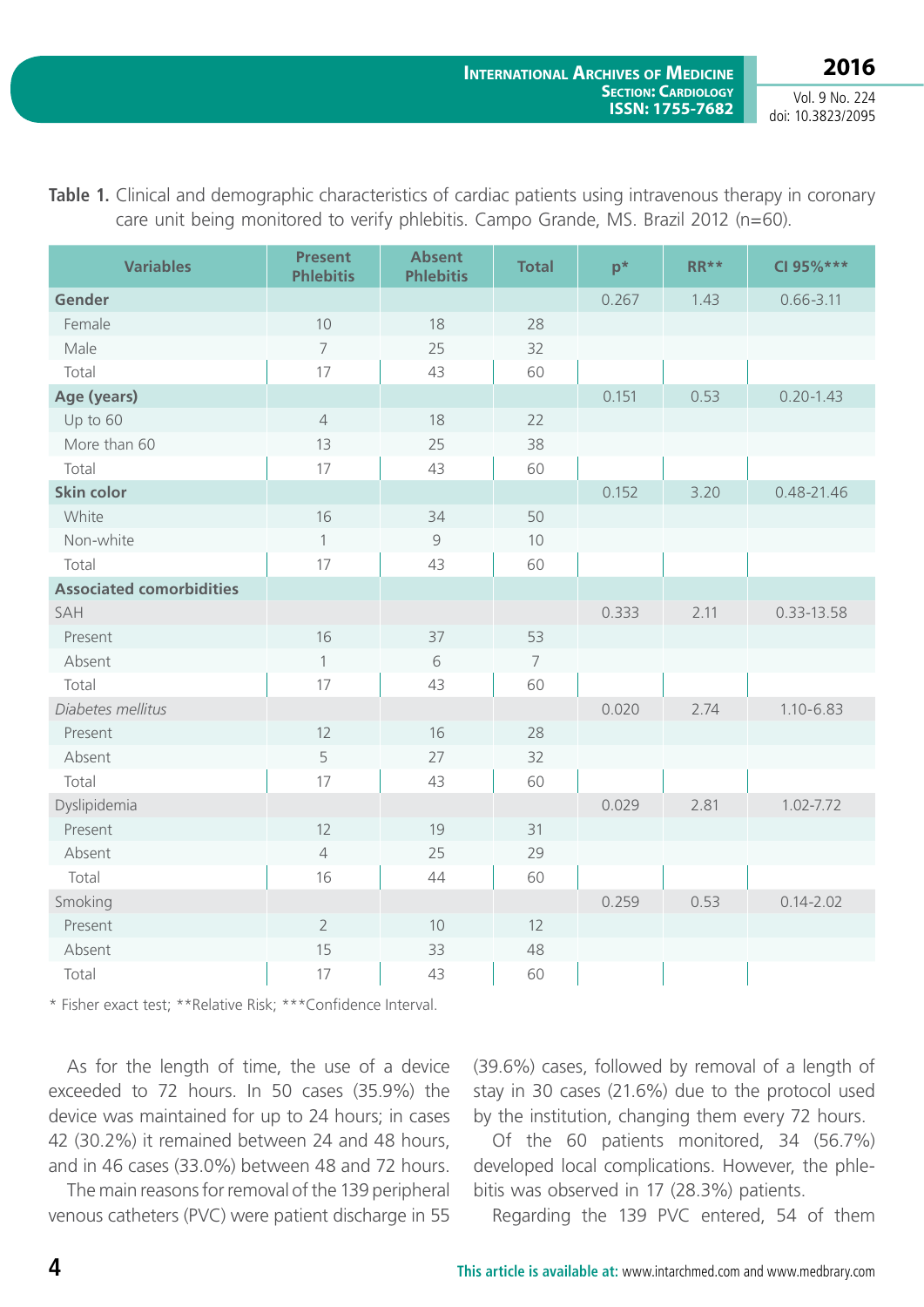(38.8%) developed complications, and 17 of them (12.2%) were phlebitis, ten (58.8%) in female and seven (41.2%) of the male. There was mainly grade 2 phlebitides in seven cases, grade 3 in seven patients and grade 1 in three patients.

The catheters permanence time in cases of phlebitis was 48 hours in 10 cases (58.8%), other 5 (29.4%) cases there was 24 hours and in two cases there were 72 hours of permanence.

Events such as heat, redness and pain were also analyzed individually as complications of peripheral intravenous therapy. Although alone they meant reasons for discontinuation of therapy, they were an important factor in the overall analysis.

In all cases of complications related to PVC, the average length of hospital stay was significantly higher than on patients who did not have complications. There was a higher incidence of complications such as pain, heat, redness, palpable cord formation and obstruction in patients with more than three days of hospitalization **(Table 2)**.

It was observed that the number of hospitalization days for patients who developed complications related to phlebitis was higher (6.47±3.58) than in those without this occurrence (3.58±1.24) **(Figure 1)**.

**Figure 1:** Box plot chart with analysis of days in intravenous therapy and phlebitis outcome (n=60). Horizontal line: average, Box: interquartile interval, Bar: variation range, Symbol: outlier.



| to the occurrence of local complications. Campo Grande, MS, Brazil, in 2012 ( $n = 60$ ). |    |                           |                 |                   |         |  |  |  |  |
|-------------------------------------------------------------------------------------------|----|---------------------------|-----------------|-------------------|---------|--|--|--|--|
| <b>Local complications</b>                                                                | N  | <b>Average of</b><br>days | SD <sup>*</sup> | $T^{\star \star}$ | $P***$  |  |  |  |  |
| Pain                                                                                      |    |                           |                 | 14.28             | < 0.001 |  |  |  |  |
| Yes                                                                                       | 26 | 5.50                      | 2.57            |                   |         |  |  |  |  |
| <b>No</b>                                                                                 | 34 | 3.59                      | 1.28            |                   |         |  |  |  |  |
| Heat                                                                                      |    |                           |                 | 33.64             | < 0.001 |  |  |  |  |
| Yes                                                                                       | 17 | 6.47                      | 2.60            |                   |         |  |  |  |  |
| No                                                                                        | 43 | 3.61                      | 1.24            |                   |         |  |  |  |  |
| Redness                                                                                   |    |                           |                 | 40.27             | < 0.001 |  |  |  |  |
| Yes                                                                                       | 19 | 6.42                      | 2.46            |                   |         |  |  |  |  |
| <b>No</b>                                                                                 | 41 | 3.49                      | 1.14            |                   |         |  |  |  |  |
| Palpable cord formation                                                                   |    |                           |                 | 40.35             | < 0.001 |  |  |  |  |
| Yes                                                                                       | 9  | 7.67                      | 2.60            |                   |         |  |  |  |  |
| <b>No</b>                                                                                 | 51 | 3.84                      | 1.46            |                   |         |  |  |  |  |

**Table 1.** Average of hospitalization days in cardiac patients using peripheral intravenous therapy according

\*Standard deviation; \*\* Averages Differences test; \*\*\* Mann-Whitney Test.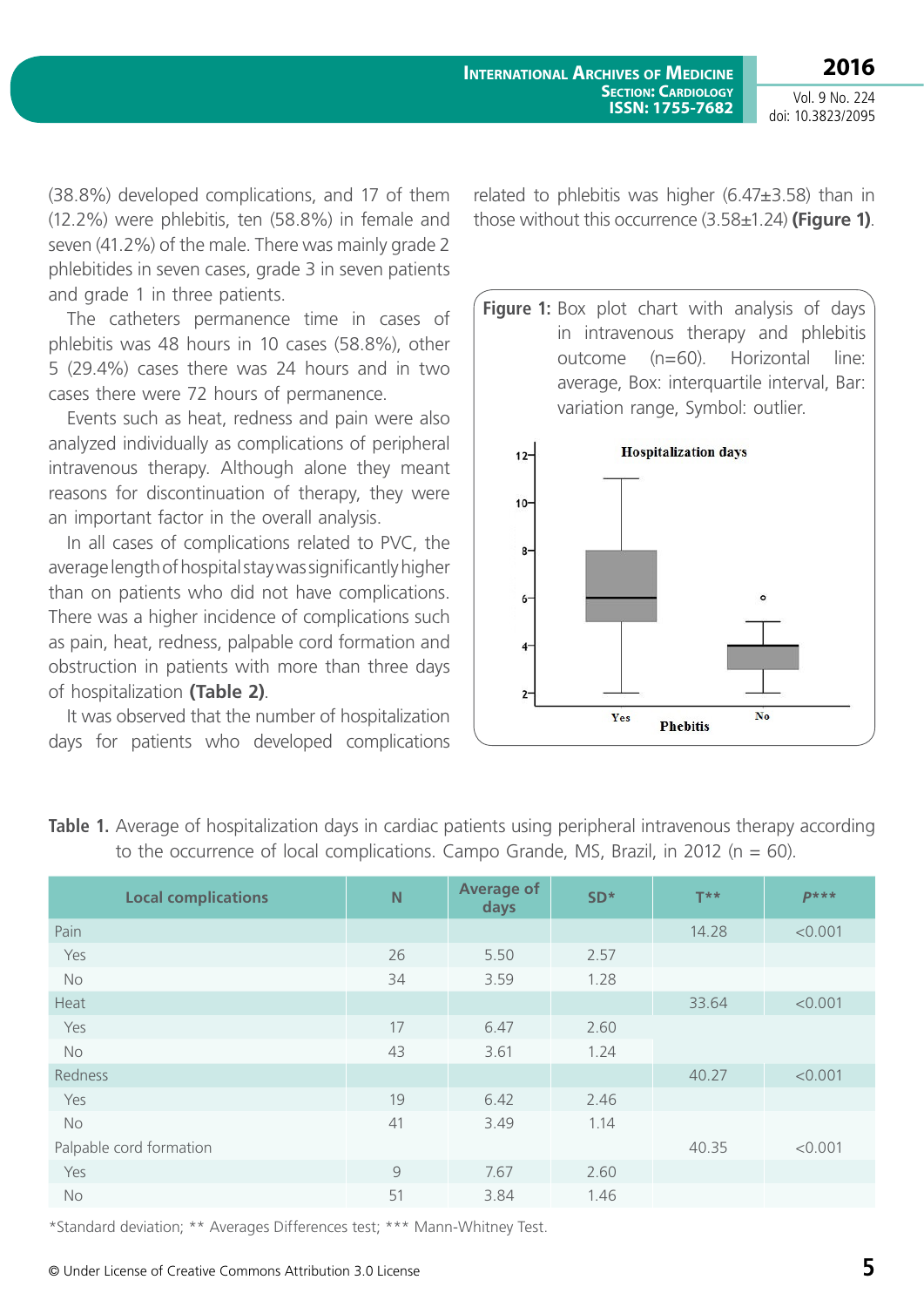The average number of punctures among patients with phlebitis (3.71±1.05) were significantly greater than those patients without phlebitis  $(1.77\pm0.61)$ **(Figure 2)**.





There were no isolated or associated complications among patients such as local infection, bloodstream infection, tremors, chills, secretion, and fever.

### **Discussion**

This cohort study observed 60 hospitalized cardiac patients in a coronary care unit, with the insertion of a total of 139 peripheral venous catheters, an incidence of 33% complications found, with the occurrence of phlebitis in 17 (12.2%) insertion sites. Another cohort study conducted in southeastern Brazil, with 60 neurosurgical patients (152 PVC) found a percentage of 10.5% of phlebitis [11], similar to this study. Two other cohort studies in hospitalized adults found phlebitis rates of 25.8% in 76 patients with cardiorespiratory and renal disease (155 PVC) [12] and 60% in 100 patients with pulmonary disease and cardiac patients (234 PVC), respectively [13].

In Germany, a prospective cohort study found in 1,582 patients (2,495 PVC), average rates of phlebitis of 27% [14]. Another prospective observational study in Portugal with older adults (average age of 75.92 years old, SD=14.52) showed that in 1,244 catheters, the incidence of phlebitis was 11.09% [15].

The phlebitis incidence rates are different in the studies analyzed. It is noteworthy that when comparing these rates in national and international literature, it is necessary a careful analysis due to the uniqueness of the population, the method, and the sampling process, the materials used and the established protocols, including those relating to the standardization of terms.

The variable gender was not significant for the occurrence of phlebitis in the studied sample. However, studies have shown influence both in female [16-17] as male [18].

The skin color of the individuals as the studies carried out in other Brazilian studies showed no relationship with episodes of phlebitis found [9, 19].

In this study, the average age was 64.44±12.57 years old, and 63.33% were over 60 years old. Advanced age is considered an isolated risk factor for many diseases and for determining longer hospital stays and a higher incidence of adverse reactions to different drugs and procedures [20].

The age was not significant in the development of phlebitis in the patients with more or less than 60 years old. Different results with 100 elderly patients (72.0±7.7 years old) were found in Campinas, SP, demonstrating that they are susceptible to the occurrence of iatrogenic events such as infiltration,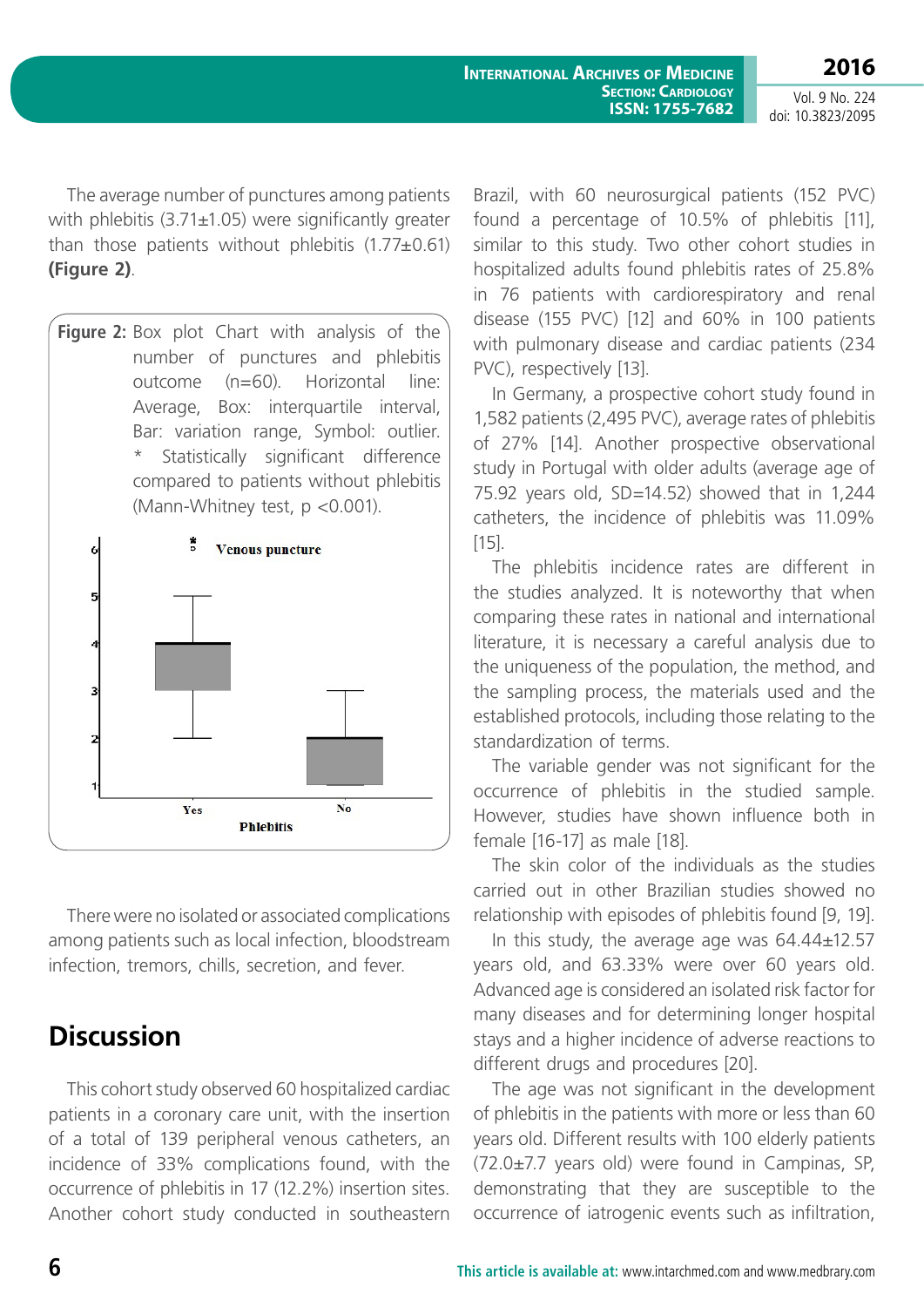obstruction and phlebitis in peripheral venous access before 72 hours of puncture [21].

The predominant clinical variables in this study were acute coronary syndromes and among the most frequent comorbidities, diabetes mellitus and dyslipidemia were the significant factors for phlebitis.

Diabetes mellitus and dyslipidemia are firmly established risk factors for atherosclerosis, which is a complex chronic inflammatory process that affects elastic and muscular arteries. While the blood circulation has been extensively studied, there is little known about the pathophysiology of venous diseases related to these two diseases and also hypertension [22], present in 88.3% of patients.

A higher occurrence of inflammatory signs in patients with Diabetes and dyslipidemia was found. This fact may be related to the comorbidity presented by this group of patients and the various factors that lead to a predisposition to injury in the vascular endothelium. Diabetes mellitus has also been cited as a relevant factor for the development of phlebitis in another study [19].

The average of more than three days in hospitalization favored the development of phlebitis and other complications. These results are corroborated in a retrospective study of 100 patients' records when there was a statistically significant difference in length of stay between cases with reported iatrogenic (14.0±18.3 days) compared to those without it  $(7.1\pm9.5$  days). Infiltration, obstruction and phlebitis in peripheral venous access were among the most frequent iatrogenic [21].

Statistically significant association in patients who were hospitalized for more than eighteen days and higher frequency of phlebitis was also found in a study of 100 patients in the Brazilian Federal District [13]. A cohort of 380 patients showed a strong correlation of the patient´s length of stay in intensive care units with the number of adverse events (p <0.0001), including phlebitis. In the adverse events associated with Nursing performance, phlebitis corresponded to 11.58% of these incidents [23]. Although there are limited descriptions of the length of stay as a predisposing factor for phlebitis [13, 21, 23], this study could address this variable.

There were 23 patients (38.3%) of 60 in this study who underwent percutaneous coronary intervention and 50 (83.3%) used adjunctive pharmacological therapy using antiplatelet and oral, intravenous or subcutaneous anticoagulants. The administration of a dual antiplatelet therapy (aspirin  $+$  derived thienopyridine) is indicated for the reduction of thrombosis in patients with coronary artery disease with pharmacological stent implantation, and its maintenance is recommended for a minimum period of one year. [24]

Some of the patients using this therapy had undergone stent implantation previously in other previous hospitalizations. In both cases, adjunctive therapy was used.

In nine cases, the patients had bruises during the observation period without interruption of therapy. In only one case, the presence of hematoma was interrupted. The increased number of patients with bruises may be due to oral antiplatelet therapy and/ or intravenous and oral anticoagulation therapy and/ or subcutaneous implemented as adjunctive therapy in cases of patients with stent implantation.

Patients using these drugs may have the potential for complications such as bleeding at the peripheral puncture site. In such cases, it is recommended the daily monitoring of the integumentary system for early detection of signals such as petechia, bruises, and hematomas.

There was a significant association between the higher number of punctures per patient with the occurrence of phlebitis, similar to other studies [9, 13]. In 17 patients who developed phlebitis, 15 of them (87%) underwent more than two punctures.

There are reports of complications for the length of stay, type, catheter caliber and device location. However, these variables did not show significant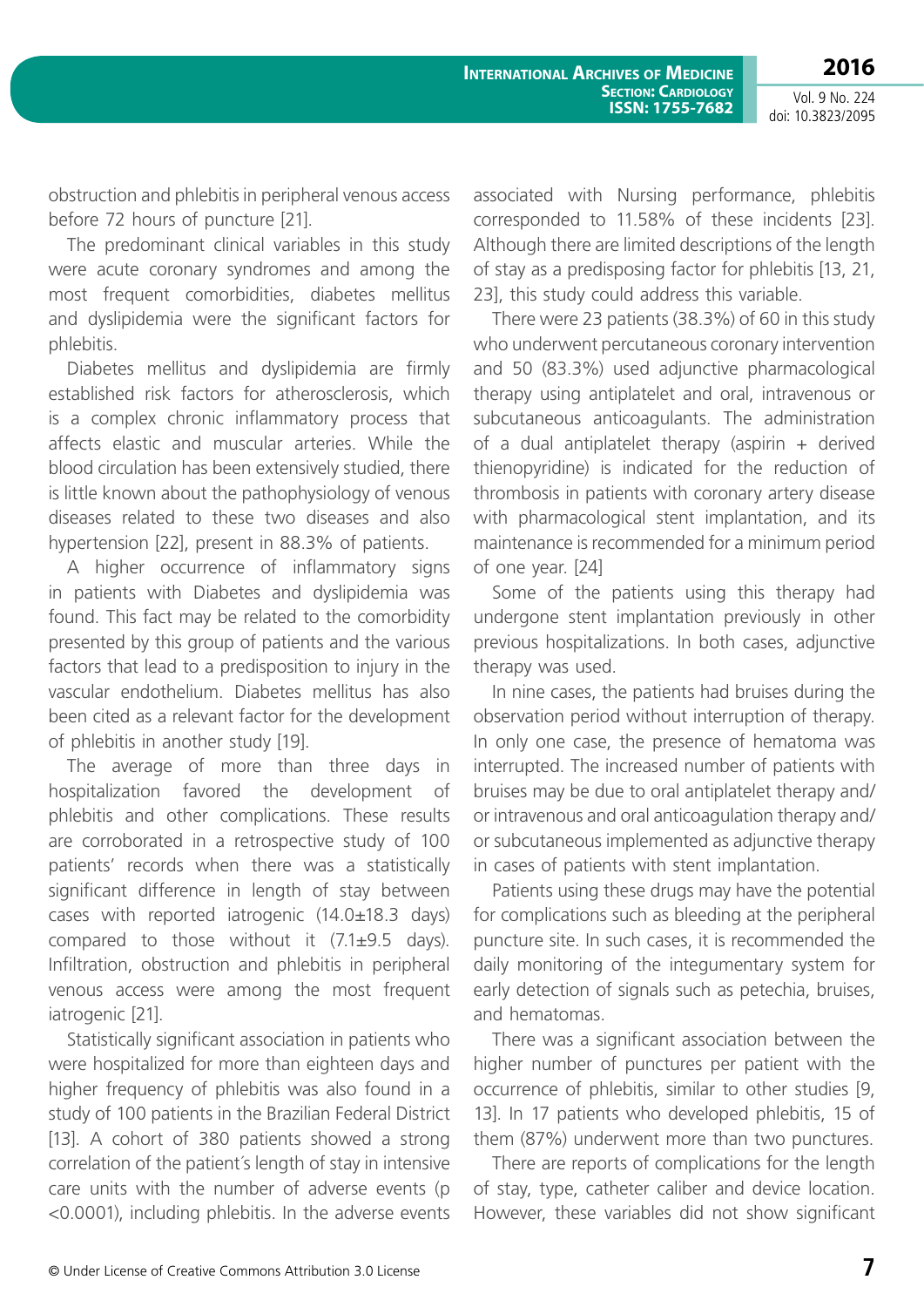impact as predictors for the occurrence of phlebitis or complications in this study. It should be noted that the time of 72 hours stay was strictly fulfilled by the institution, the polyurethane (Vialon®) catheter was used in 100% of patients, having a lower incidence thrombogenic, more flexible, a lower risk of phlebitis [6, 25] and more 20 and 22 caliver have been used as recommended in the literature, due to the fact of being less traumatic [6, 17].

# **Conclusion**

In this study, adults with heart disease had a twice higher rate for development of phlebitis than the 5% established for patients by international standards in general of the Infusion Nursing Society.

The findings were about the cardiac patients with diabetes and dyslipidemia with a higher relative risk of 2.7 and 2.8 times, respectively for the development of phlebitis compared to those who did not have these factors.

Therefore, the cardiac patients using peripheral intravenous therapy showed three days in the hospital and more than two punctures as predictors of phlebitis.

Occurrences above the established standards interfere with the patient´s level of security, becoming susceptible to iatrogenic complications in the hospital. Even Although unintentional damaging effects, the relevance of this study is to encourage their reduction through the production of important information to the development planning activities for safer care to cardiac patients undergoing this therapy.

# **References**

- **1.** Serrano Júnior CV, Timerman A, Stefanini E. Tratado de cardiologia SOCESP. 2. Ed. Barueri (SP): Manole; 2009. v. 1, p. 7-16.
- **2.** Smeltzer SC, Bare BG. Brunner & Suddarth: tratado de

enfermagem médico-cirúrgica. 10. Ed. Rio de Janeiro (RJ): Guanabara Koogan; 2009. 5.573 p.

- **3.** Machado AF, Pedreira MLG, Chaud MN. Prospective, randomized and controlled trial on the dwell time of peripheral intravenous catheters in children, according to three dressing regimens. Rev. Latino-Am. Enfermagem. 2005; 13(3): 291-8. Available from: <http://www.scielo.br/pdf/rlae/v13n3/v13n3a02.pdf>
- **4.** Lopez V, Molassiotis A, Chan WK, Ng F, Wong E. An intervention study to evaluate nursing management of peripheral intravascular devices. J Infus Nurs. 2004; 27(5): 322-31. Available from: [http://](http://www.ncbi.nlm.nih.gov/pubmed/15385896) [www.ncbi.nlm.nih.gov/pubmed/15385896](http://www.ncbi.nlm.nih.gov/pubmed/15385896)
- **5.** O'Grady NP, Alexander M, Burns LA, Dellinger EP, Garland J, Heard SO, et al. 2011 Guidelines for the prevention of intravascular catheter-related infections [internet]. Atlanta (GA): Centers for Disease Control and Prevention; 2011. 83p. Available from: [http://www.cdc.gov/hicpac/pdf/guidelines/bsi](http://www.cdc.gov/hicpac/pdf/guidelines/bsi-guidelines-2011.pdf)[guidelines-2011.pdf](http://www.cdc.gov/hicpac/pdf/guidelines/bsi-guidelines-2011.pdf)
- **6.** Phillips LD. Manual de terapia intravenosa. 4. Ed. Porto Alegre (RS): Artmed; 2005. 551p.
- **7.** Organização Mundial de Saúde (OMS). Estrutura concetual da classificação internacional sobre segurança do doente: relatório técnico final [internet]. Lisboa (Pt): OMS; 2011. 145p. Available from: [https://www.dgs.pt/documentos-e-publicacoes/](https://www.dgs.pt/documentos-e-publicacoes/classificacao-internacional-sobre-seguranca-do-doente-png.aspx) [classificacao-internacional-sobre-seguranca-do-doente-png.](https://www.dgs.pt/documentos-e-publicacoes/classificacao-internacional-sobre-seguranca-do-doente-png.aspx) [aspx](https://www.dgs.pt/documentos-e-publicacoes/classificacao-internacional-sobre-seguranca-do-doente-png.aspx)
- **8.** Infusion Nurses Society. Infusion nursing standards of practice. J Infus Nurs. 2006; 29(1 Suppl): S1-92.
- **9.** Uslusoy E, Mete S. Predisposing factors to phlebitis in patients with peripheral intravenous catheters: a descriptive study. J Am Acad Nurse Pract. 2008; 20(4): 172-80.
- **10.** Martínez JA, Piazuelo M, Almela M, Blecua P, Gallardo R, Rodríguez S, et al. Evaluation of add-on devices for the prevention of phlebitis and other complications associated with the use of peripheral catheters in hospitalized adults: A randomized controlled study. J Hosp Infect. 2009; 73(2): 135-42. Available from:<http://www.ncbi.nlm.nih.gov/pubmed/19712998>
- **11.** Ferreira LR, Pedreira MLG, Diccini S. Phlebitis among neurosurgical patients. Acta Paul Enferm. 2007; 20(1): 30-6. Available from: [http://www.scielo.br/pdf/ape/v20n1/a06v20n1.](http://www.scielo.br/pdf/ape/v20n1/a06v20n1.pdf) [pdf](http://www.scielo.br/pdf/ape/v20n1/a06v20n1.pdf)
- **12.** Magerote NP, Lima MHM, Silva JB, Correia MDL, Secoli SR. Relation between phlebitis and peripheral intravenous catheter remov. Texto Contexto Enferm. 2011; 20(3): 486-92. Available from:<http://www.scielo.br/pdf/tce/v20n3/09.pdf>
- **13.** Abdul-Hak CK, Barros ÂF. The incidence of phlebitis in a medical clinical unit. Texto Contexto Enferm. 2014; 23(3): 633-8. Available from: [http://www.scielo.br/pdf/tce/v23n3/0104-0707](http://www.scielo.br/pdf/tce/v23n3/0104-0707-tce-2014000900013.pdf) [tce-2014000900013.pdf](http://www.scielo.br/pdf/tce/v23n3/0104-0707-tce-2014000900013.pdf)
- **14.** Grüne F, Schrappe M, Basten J, Wenchel HM, Tual E, Stützer H, et al. Phlebitis rate and time kinetics of short peripheral intravenous catheters. Infection. 2004; 32(1): 30-2.
- **15.** Oliveira ASS, Parreira PMSD. Nursing interventions and peripheral